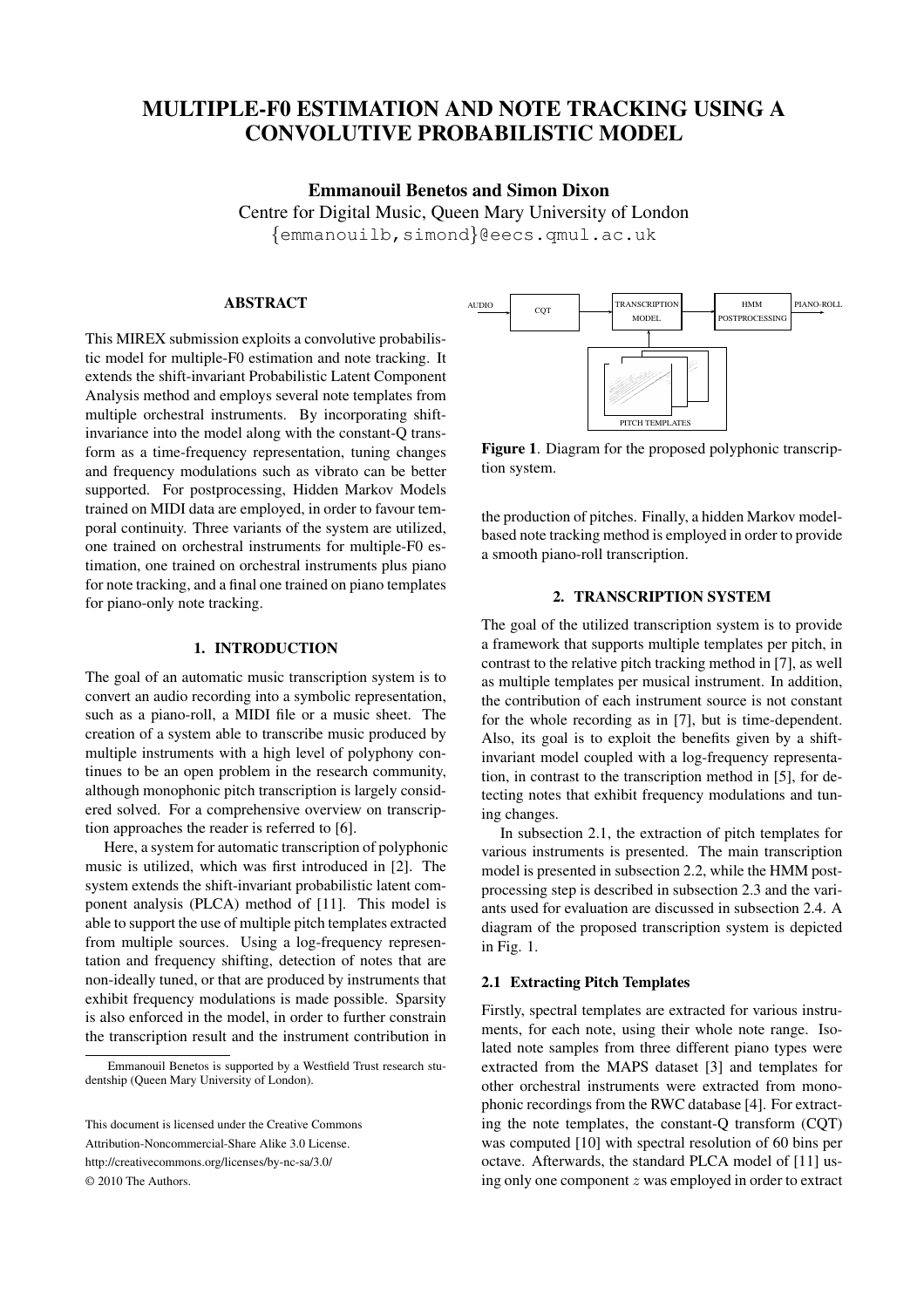| <b>Instrument</b> | <b>Lowest note</b> | <b>Highest note</b> |
|-------------------|--------------------|---------------------|
| Cello             | 26                 | 81                  |
| Clarinet          | 50                 | 89                  |
| Flute             | 60                 | 96                  |
| Guitar            | 40                 | 76                  |
| Harpsichord       | 28                 | 88                  |
| Oboe              | 58                 | 91                  |
| Piano             | 21                 | 108                 |
| Violin            | 55                 | 100                 |

**Table 1**. MIDI note range of the instrument templates used in the proposed transcription system.

the spectral template  $P(\omega|z)$ , where  $\omega$  is the log-frequency index. In Table 1, the pitch range of each instrument used for template extraction is shown.

#### **2.2 Transcription Model**

Utilizing the extracted instrument templates and by extending the shift-invariant PLCA algorithm, a model is proposed which supports the use of multiple pitch and instrument templates in a convolutive framework, thus supporting tuning changes and frequency modulations. By considering the input CQT spectrum as a probability distribution  $P(\omega, t)$ , the proposed model can be formulated as:

$$
P(\omega, t) = P(t) \sum_{p,s} P(\omega|s,p) *_{\omega} P(f|p,t) P(s|p,t) P(p|t)
$$
\n(1)

where  $P(\omega|s, p)$  is the spectral template that belongs to instrument s and MIDI pitch  $p = 21, \ldots, 108, P(f|p, t)$  is the time-dependent impulse distribution that corresponds to pitch p,  $P(s|p, t)$  is the instrument contribution for each pitch in a specific time frame, and  $P(p|t)$  is the pitch probability distribution for each time frame.

By removing the convolution operator, the model of (1) can be expressed as:

$$
P(\omega, t) = P(t) \sum_{p, f, s} P(\omega - f|s, p) P(f|p, t) P(s|p, t) P(p|t)
$$
\n(2)

In order to only utilize each template  $P(\omega|s, p)$  for detecting the specific pitch p, the convolution of  $P(\omega|s, p) *_{\omega}$  $P(f|p, t)$  takes place using an area spanning one semitone around the ideal position of  $p$ . Since 60 bins per octave are used in the CQT spectrogram, f has a length of 5.

The various parameters in (1) can be estimated using iterative update rules derived from the EM algorithm. For the expectation step the update rule is:

$$
P(p, f, s | \omega, t) =
$$
  
\n
$$
\frac{P(\omega - f | s, p)P(f | p, t)P(s | p, t)P(p | t)}{\sum_{p, f, s} P(\omega - f | s, p)P(f | p, t)P(s | p, t)P(p | t)}
$$
(3)

For the maximization step, the update equations for the proposed model are:

$$
P(\omega|s,p) = \frac{\sum_{f,t} P(p,f,s|\omega+f,t) P(\omega+f,t)}{\sum_{\omega,t,f} P(p,f,s|\omega+f,t) P(\omega+f,t)} \tag{4}
$$



**Figure 2.** (a) The transcription matrix  $P(p, t)$  of the first 10s of the MIREX woodwind quintet. (b) The pitch ground truth of the same recording. The abscissa corresponds to 10ms.

$$
P(f|p,t) = \frac{\sum_{\omega,s} P(p,f,s|\omega,t)P(\omega,t)}{\sum_{f,\omega,s} P(p,f,s|\omega,t)P(\omega,t)}
$$
(5)

$$
P(s|p,t) = \frac{\sum_{\omega,f} P(p,f,s|\omega,t)P(\omega,t)}{\sum_{s,\omega,f} P(p,f,s|\omega,t)P(\omega,t)}
$$
(6)

$$
P(p|t) = \frac{\sum_{\omega, f, s} P(p, f, s | \omega, t) P(\omega, t)}{\sum_{p, \omega, f, s} P(p, f, s | \omega, t) P(\omega, t)}
$$
(7)

It should be noted that since the instrument-pitch templates have been extracted during the training stage, the update rule for the templates (4) is not used, but is included for the sake of completeness. Using these constant templates, convergence is quite fast, usually requiring 10-20 iterations. The resulting piano-roll transcription matrix is given by:

$$
P(p,t) = P(t)P(p|t)
$$
 (8)

In Fig. 2, the transcription matrix  $P(p, t)$  for an excerpt of the MIREX multi-F0 woodwind quintet recording can be seen, along with the corresponding pitch ground truth.

In order for the algorithm to provide as meaningful solutions as possible, sparsity is encouraged on transcription matrix  $P(p|t)$ , expecting that only few notes are present at a given time frame. In addition, sparsity can be enforced to matrix  $P(s|p, t)$ , meaning that for each pitch at a given time frame, only a few instrument sources contributes to its production. The same technique used in [5] was employed for controlling sparsity, by modifying the update equations (6) and (7):

$$
P(s|p,t) = \frac{\left(\sum_{\omega,f} P(p,f,s|\omega,t)P(\omega,t)\right)^{\alpha}}{\sum_{s} \left(\sum_{\omega,f} P(p,f,s|\omega,t)P(\omega,t)\right)^{\alpha}}
$$
(9)